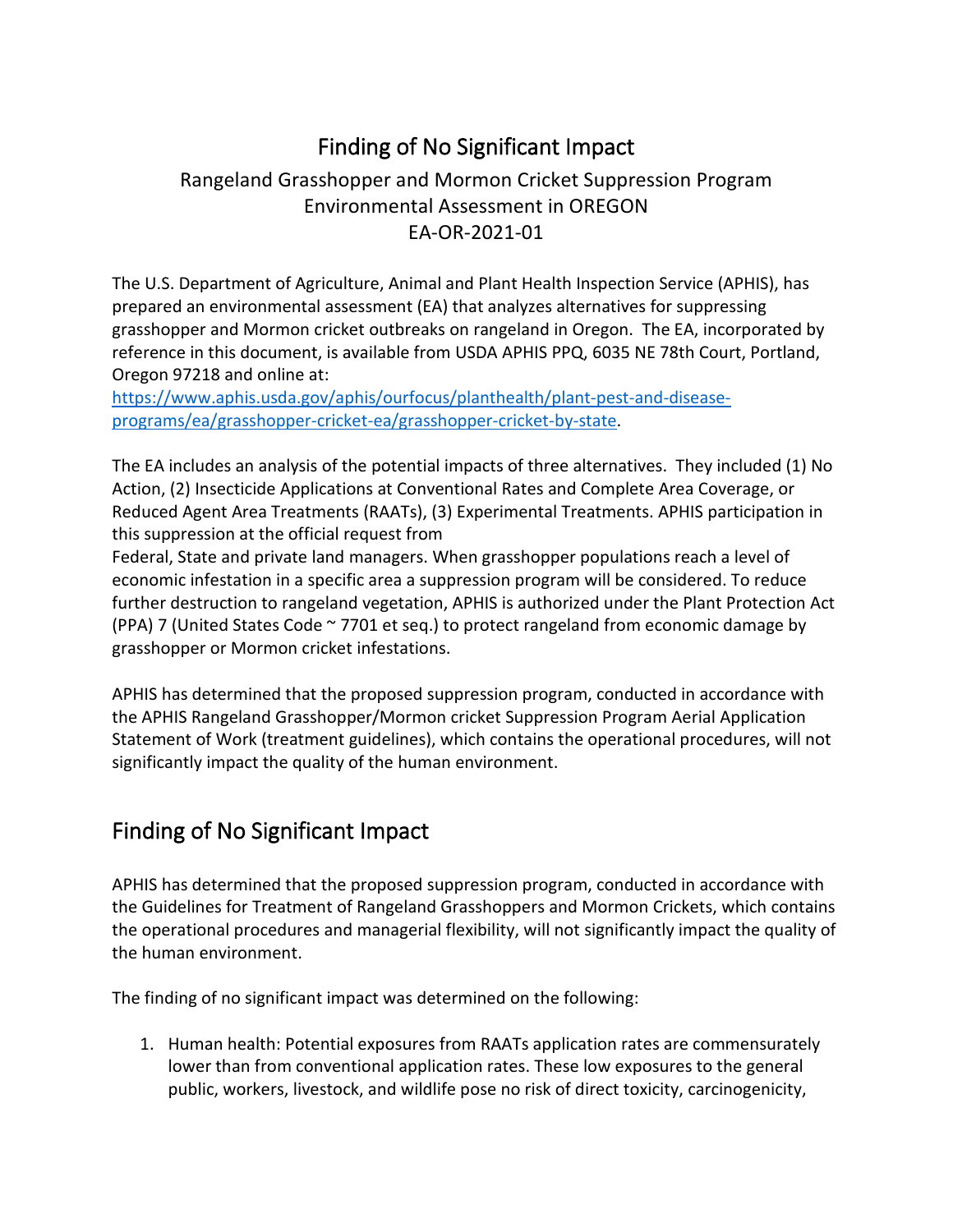neurotoxicity, genotoxicity, reproductive toxicity, or developmental toxicity. The areas for planned treatment on rangeland are in remote locations, away from the normal movement of the general public, and in general have limited or restrictive access. All APHIS treatments will strictly adhere to label requirements and further protection measures as outlined in the 2021 Treatment Guidelines and Operational Procedures. No human health effects are likely.

- 2. Non-targets: Chemical label instructions and APHIS Treatment Guidelines and Operational Procedures will be strictly followed. This will mitigate any adverse effects on non-targets. The use of insecticides at reduced rates and over reduced area of coverage would reduce further effect on pollinators than from conventional rates and coverage. Pre-treatment and post-treatment environmental monitoring is part of the APHIS treatment guidelines and is a strictly adhered work activity (APHIS Directive 5640.1). No adverse effects are likely for non-targets. No vertebrate animal species would be exposed to toxic levels of insecticides. Reduction in insects as prey species for insectivores would be reduced by the insecticide choices and by the reduction in area coverage. Plants would not be exposed to toxic levels of insecticides and any reduction of pollinators would be minor and temporary due to the insecticide choices and by the reduction in area coverage. Impacts on aquatic arthropods would be avoided or minimized by utilizing buffers around water. Impacts on non-target terrestrial arthropods would be minimized by the insecticide choices and by the reduction in area coverage.
- 3. Endangered and threatened species: In accordance with section 7 of the Endangered Species Act (ESA) consultation is conducted with Fish and Wildlife Services (FWS) for any action authorized, funded, or affected by a Federal agency that may affect listed endangered or threatened species or their critical habitats. A Biological Assessment (BA) to determine the potential impact from the proposed treatment was prepared and submitted to FWS and their concurrence was granted to APHIS. Protection measures that resulted from the national and local consultation processes with US Fish and Wildlife Service will be implemented and therefore, the proposed suppression program is not likely to adversely affect endangered or threatened species or their habitats.
- 4. Socioeconomic issues: Ranchers (livestock owners) are the major social group that is economically impacted by rangeland grasshopper infestations. Extensive grasshopper infestations deplete the natural plant resources. Losses occurred from reduced available range forages for livestock and wildlife can be considerable, and thus cause starvation, sickness and mortality among these animals. The general public is the main consumer segment that relies on these animal products and can be economically affected by limited and inconstant supply. The county and state property value base for tax purposes and supporting revenue for community services also becomes less. Losses caused by Grasshoppers and Mormon crickets would not be as significant under the preferred alternative, as under the No Action Alternative.